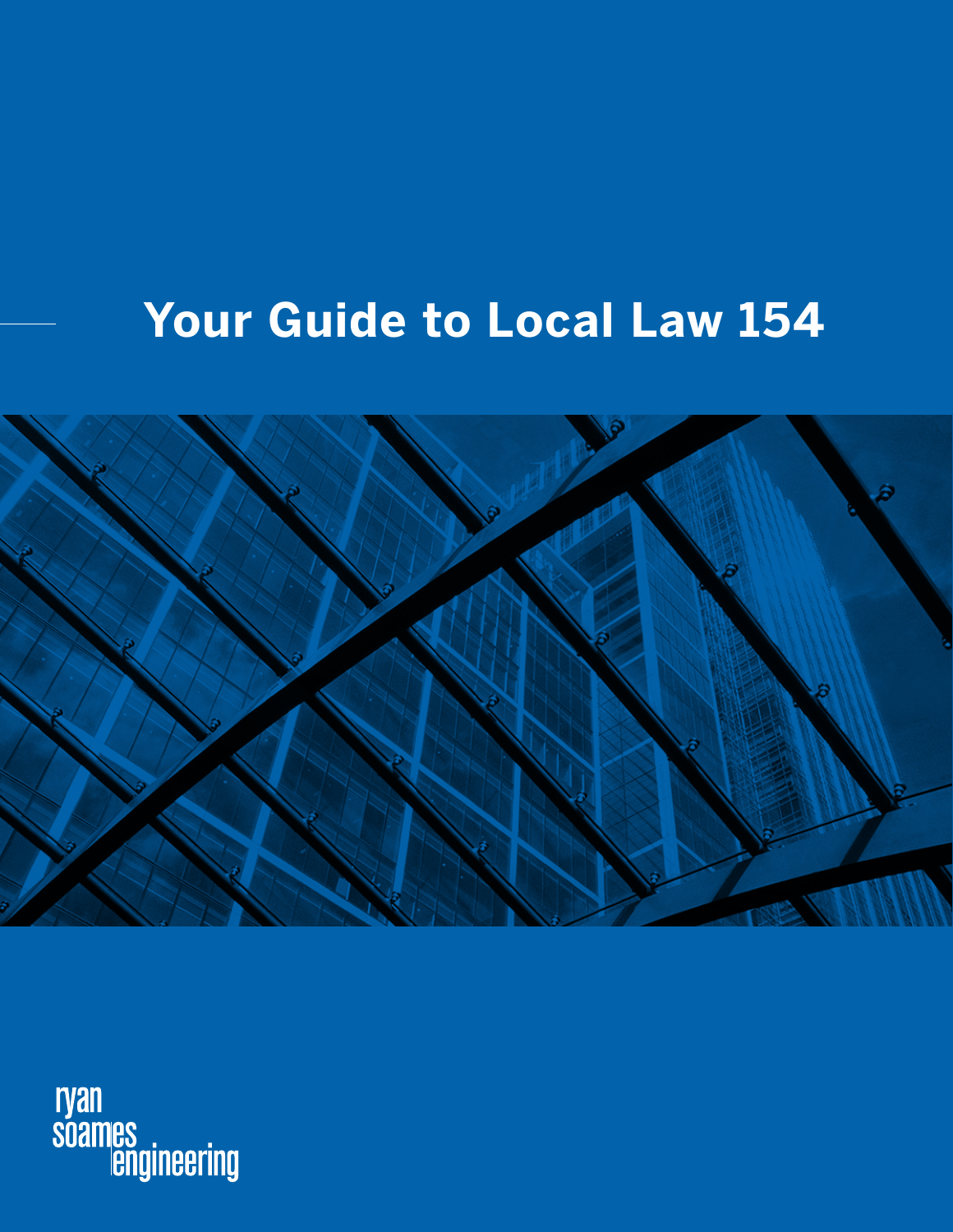## **A Guide to Local Law 154**

Starting in 2024 new buildings in NYC will not be allowed to utilize fossil fuel burning systems. On December 22nd 2021, NYC Mayor Bill de Blasio signed Intro. 2317, better known as Local Law 154, into law which sets  $CO<sub>2</sub>$  limits for new construction and gut renovations of existing buildings which essentially prohibit the use of fossil fuel burning systems. The requirements will be phased in starting with low rise buildings in 2024 and taller buildings in 2027 to accommodate their longer design times. Buildings with 50% or more affordable housing will also be given longer to comply, 2026 for low rise buildings and 2028 for taller buildings.



Source: 2019 NYC GHG Inventory

Almost half of all NYC carbon emissions come from fossil fuel furnaces, boilers and hot water heaters – more than electricity and district steam combined.

By requiring new buildings to be all electric there will be significant savings of carbon emissions in future years. Technologies already exist that allow the design of buildings to move forward from ones which use fossil fuel burning systems – such as induction stoves for cooking and heat pumps for heating, cooling and domestic hot water.

Given that gas and oil fired appliances have expected lifespans approaching 20 years, mandating the use of electric appliances instead will lead to lower emissions that will increasingly decline as the electric grid continues to become greener.

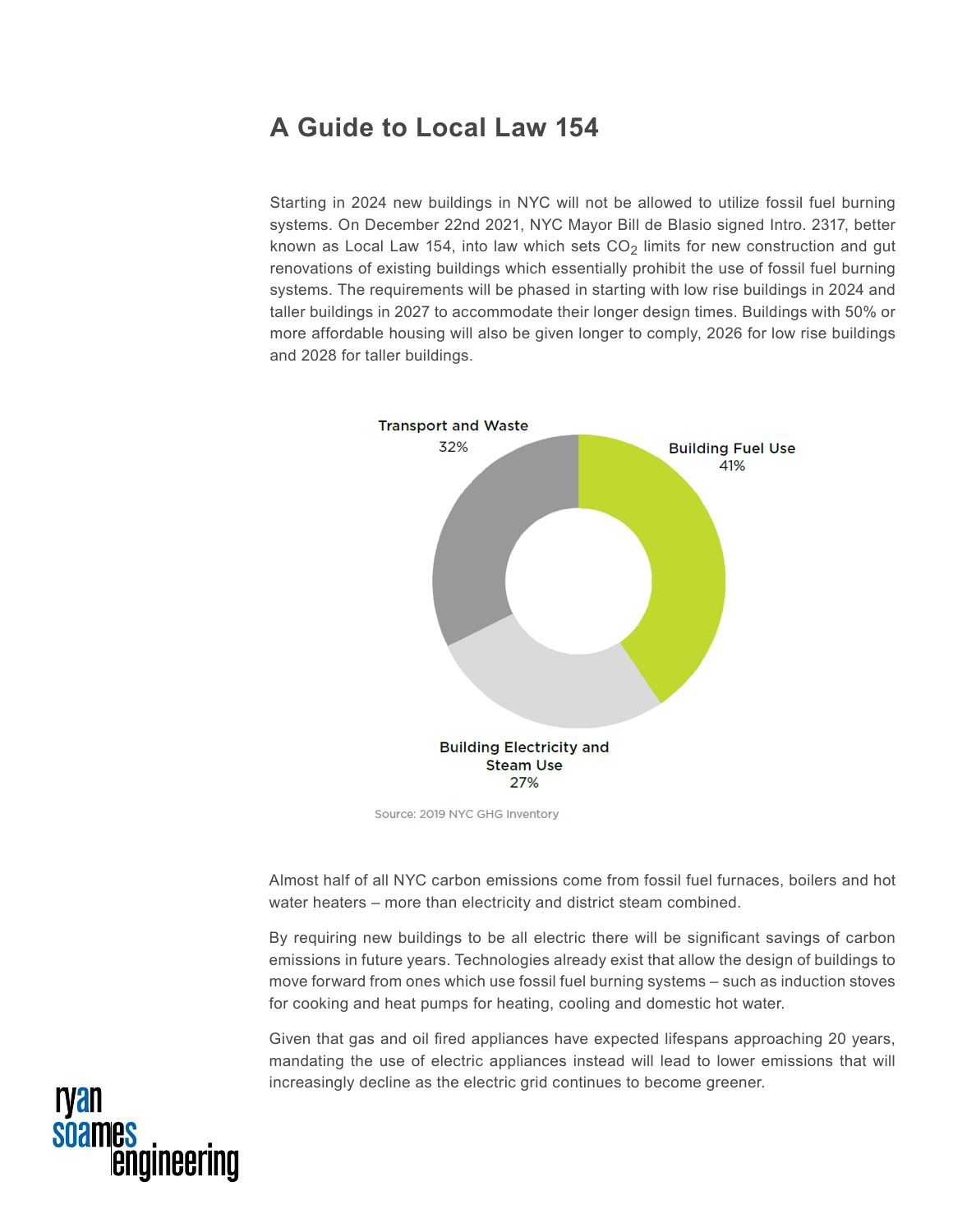Over the past decade approximately 1,000 to 3,000 new buildings are constructed in NYC each year. According to the REBNY Quarterly New Building Construction Pipeline Report's analysis of DOB job application filings between 2008 and 2020, that equates to about 35 to 45 million square feet each year of new buildings.

Most of those new buildings are one and two family homes with around 200 buildings each year which are taller than seven stories.



The requirements will be phased over five and a half years with smaller buildings being required to comply first and taller buildings later.

#### **Requirements:**

- Prohibits combustion emitting more than 25 kg of  $CO<sub>2</sub>$  per million British thermal units (MMBtu) of energy within a building, well below emissions for natural gas (53kg) and fuel oil (74kg) – figures obtained from the US Energy Information Administration.
- Applies when buildings submit an application for approval of construction documents.
- Expressly covers new buildings, but also applies to gut renovations that meet the Department of Buildings threshold for alterations which need to comply with all new building requirements.

#### **Exceptions:**

- Spaces where combustion is required for manufacturing or laboratories, laundromats, hospitals, crematoriums or commercial kitchens – but only to the extent necessary and only for the spaces used for those specific purposes.
- Fuels occasionally burned in appliances not connected to gas or fuel lines and not used for heating or hot water (e.g. Propane grills)
- Buildings used by utilities to generate electricity or steam.
- Buildings used to treat sewage or food waste.